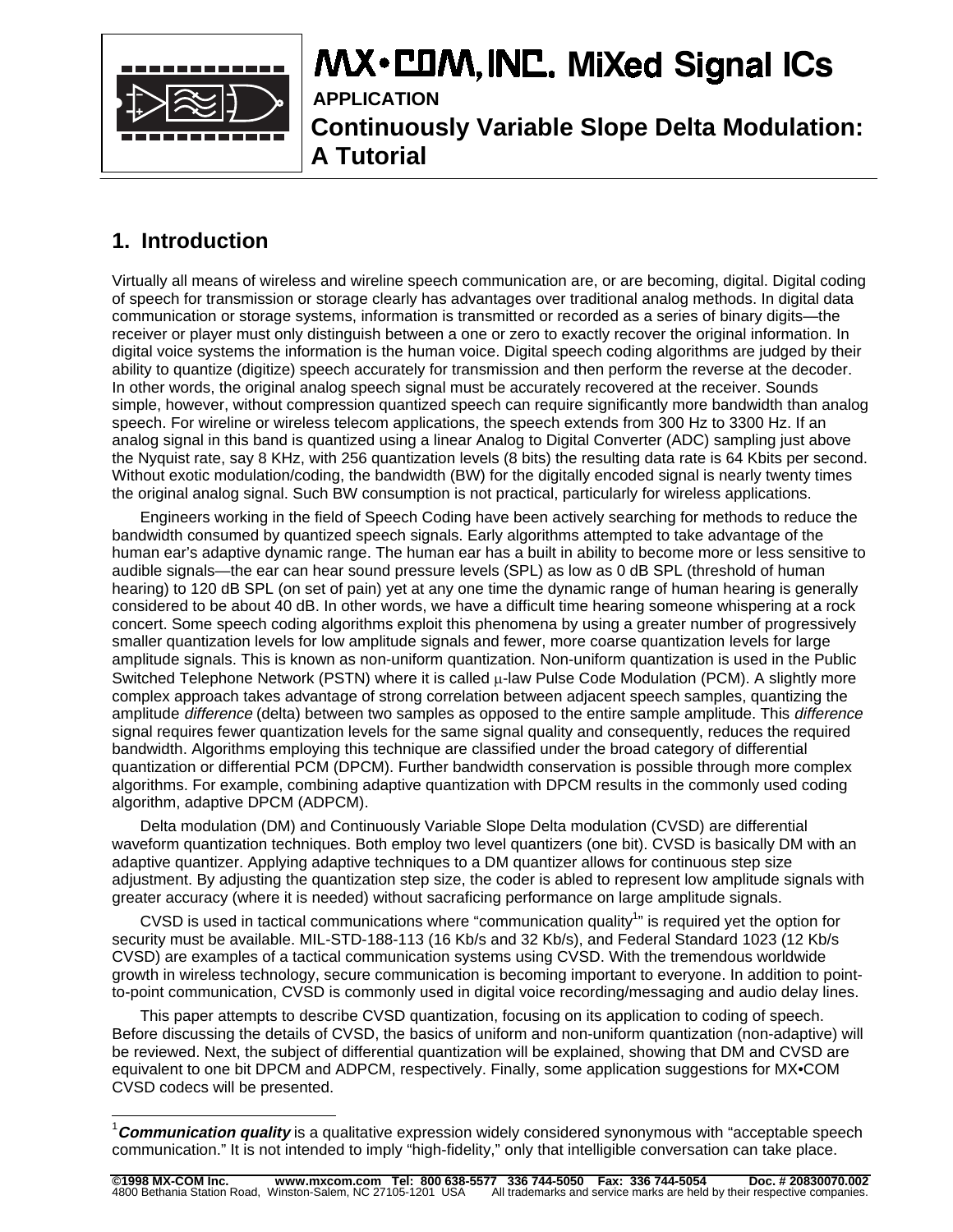# **2. Waveform Quantization [1, 3, 5, 9]**

Waveform quantization is a process of assigning discrete levels to a sampled analog signal. In the context of this paper the signal of interest is speech, although the concepts are applicable to signals in different frequency bands. The term "quantization" implies a relationship between the amplitude of a discrete sample and its numeric value. This relationship may be linear, non-linear, or differential.

### **2.1 Sampling [5, 9]**

Before a signal can be quantized it must first be sampled. Sampling is the act of instantaneously capturing the level of a continuous signal at some predetermined rate. This predetermined rate is called the sampling frequency. As the sampling rate increases, the sampled signal begins to approximate the original continuous signal. As the sampling frequency decreases, samples move further apart in time, eventually the original signal cannot be reconstructed from the sampled version. The limit on how far apart these samples can be, without losing information, is the basis for Shannon's sampling theorem.

Shannon's sampling theorem [5] was originally stated as follows: "If a function *f(t)* contains no frequencies higher than *f* cycles per second it is completely determined by giving its ordinates at a series of points spaced (*1/2f*) seconds apart." A mathematical version of this theorem can be obtained by convolving the Fourier transform of the signal to be sampled with the Fourier transform of an infinite sequence of impulse functions

$$
F_S(\omega) = \frac{1}{2\pi} [F(\omega)^* S(\omega)] \tag{1}
$$

or,

$$
F_S(\omega) = \frac{1}{2\pi} \int_{-\infty}^{\infty} S(\tau) F(\tau - \omega) d\omega
$$
 (2)

Where,  $F_S(\omega)$  = sampled signal spectrum

 $F(\omega)$  = original signal spectrum

 $S(\omega)$  = spectrum for a sequence of impulses

 $\omega = 2\pi f$  (radian frequency).

The result of the convolution in equation (2) is the original signal spectrum repeated at multiples of the sampling frequency, see Figure 1. Notice that if the sampling frequency is less than twice the bandwidth of the original signal the replicas centered at multiples of the sampling frequency will overlap and distort the original. This undesirable phenomenon is aliasing. To avoid aliasing,

$$
f_{S} \geq 2B. \tag{3}
$$

Where,  $f_s$  = sampling frequency in Hz

 $B =$  bandwidth of original signal in Hz.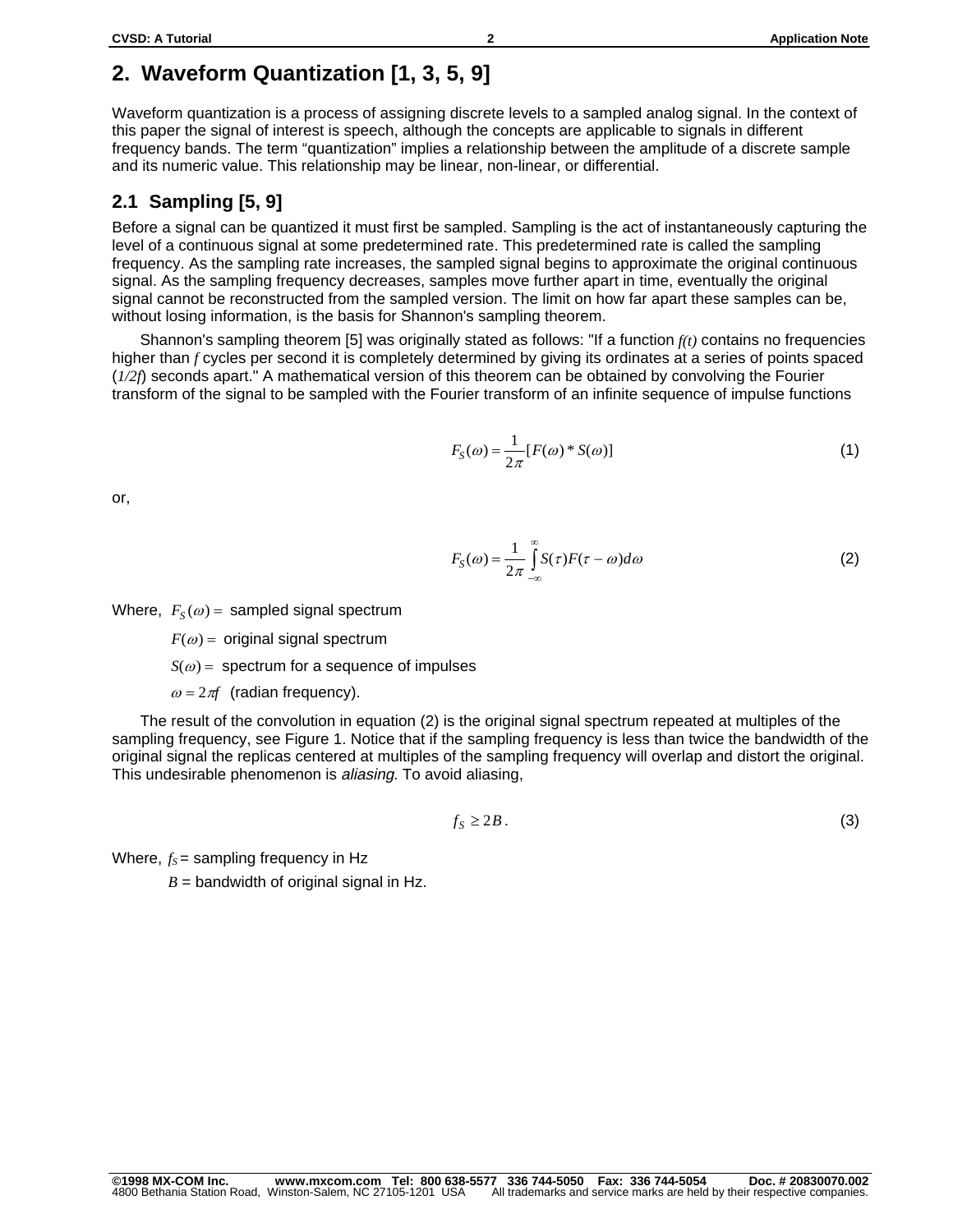



Shannon's sampling theorem is mathematically accurate. Although, in most cases it is not practical to sample a signal at exactly twice it's highest frequency. Band-limiting is necessary to avoid aliasing. For  $f_s = 2B$ the band-limiting filter must have a so called "brick wall" roll-off at frequency *B*. A filter that matches this requirement is physically unrealizable. Several factors contribute to the actual sampling frequency used. Generally there is a compromise between the complexity of the band-limiting filter versus the cost of the analog to digital converter (ADC). As  $f<sub>S</sub>$  becomes closer to 2B, the band-limiting filter requires more stages to give the desired roll-off. As  $f_S$  increases, the required conversion time necessitates a faster ADC. Cost for ADCs is inversely proportional to conversion time, as conversion time decreases, cost rises.

### **2.2 Uniform Quantization [3, 4, 9]**

Figure 2 illustrates the transfer characteristic of a seven level uniform quantizer. To represent the quantized output *q(n)* as a binary number would require 3 bits. Once a signal has been sampled it is discrete in time. However, the amplitude remains continuous. The quantized version of a signal is obtained by applying the sampled signal to a binary encoder where the discrete voltage levels are assigned to the nearest binary numbers. The complete process, combining sampling and amplitude quantization, is known as PCM.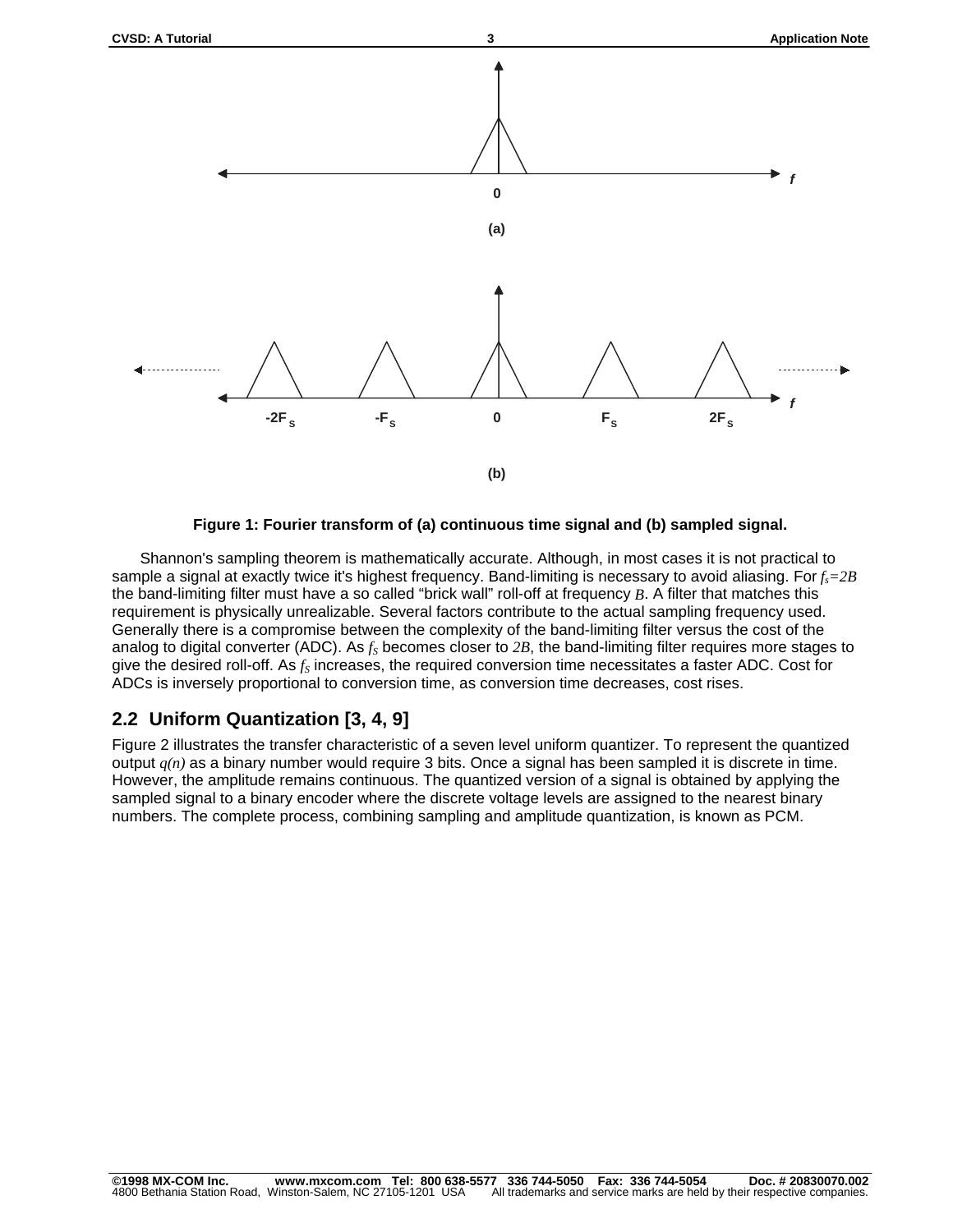

#### **Figure 2: Uniform quantizer transfer characteristic.**

The noise introduced by PCM is primarily due to the rounding to the "nearest" binary number. If a signal is quantized to eight levels (3 bits) using a quantizer transfer characteristic similar to the one shown in Figure 2, the finest resolution is the full scale magnitude divided by eight. In general,

$$
\frac{A}{2^n} = \alpha \,.
$$
 (4)

Where,  $A =$  full scale amplitude

 $n =$  number of bits per sample

 $\alpha$  = difference between quantization levels (i.e. finest resolution).

The uncertainty error due to rounding is based on the assumption that there is a continuous range of values within  $\alpha$ , all of which are equally likely to have been the actual value of the original signal (uniform distribution). The error signal  $\varepsilon$  is the difference between the original signal amplitude and the quantized sample value. As a result, the mean square uncertainty error can be solved for by finding the expected value of error squared over the range of  $-\alpha/2$  to  $\alpha/2$ 

$$
E(\varepsilon^2) = \frac{1}{\alpha} \int_{-\frac{\alpha}{2}}^{\frac{\alpha}{2}} \varepsilon^2 d\varepsilon.
$$
 (5)

Where,  $E =$  expected value operator

 $\varepsilon$  = difference between actual and quantized signal levels.

Performing the integration in equation (5) yields an expression which is equivalent to quantization noise power

$$
N_{OUT}^2 = \frac{\alpha^2}{12}.
$$
 (6)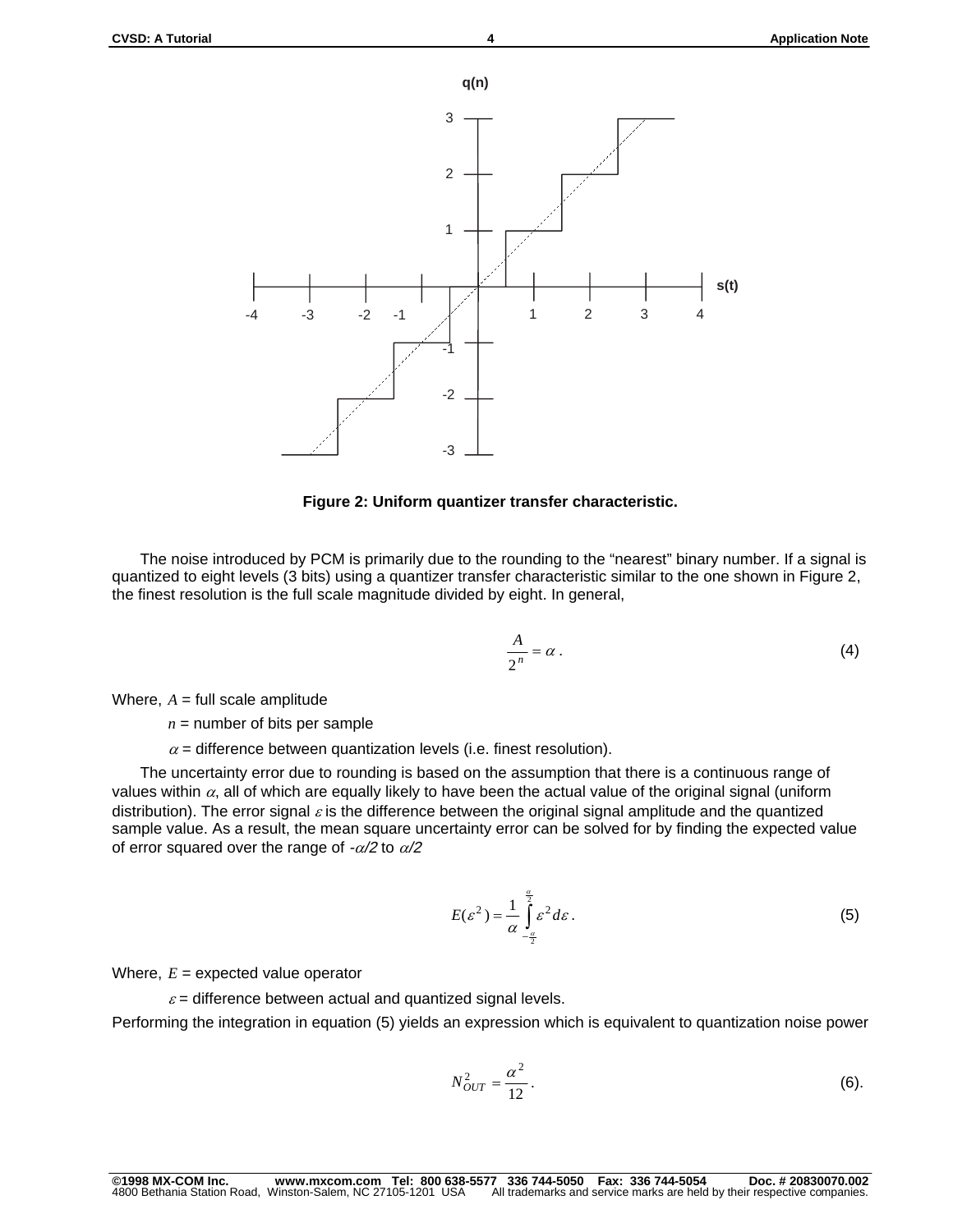The maximum signal-to-noise ratio (SNR) for a uniformly quantized signal can be calculated by finding the ratio of the full scale quantization level to the noise voltage in equation (7). The full scale quantization level is simply the total number of quantization levels multiplied by the minimum quantization increment  $\alpha$ 

$$
S_{OUT_{MAX}} = \frac{\alpha(2^n)}{2}.
$$
 (8)

Where,  $n =$  number of bits in quantizer.

The ratio of equations (7) and (8) yields the SNR

$$
SNR = \frac{2^n}{\sqrt{3}} \,. \tag{9}
$$

In dB,

$$
SNR_{dB} = 4.77 + 6.02n \tag{10}
$$

Equation (10) is an objective measure of quality in systems employing uniform quantization. It should be noted: the SNR calculated in equation (10) is a theoretical maximum. In practice other factors (e.g. power supply noise) tend to reduce the final SNR. Also, the human voice is considered to have about 40 dB of dynamic range, however, during most conversations it is typically about 20 dB down from maximum. In other words, we generally do not shout during normal conversation. Consequently, the average signal to noise ratio for uniformly quantized speech is about 20 dB less than what would be calculated using equation (10).

Another objective measure of quality which can be derived in a similar manner is dynamic range. Dynamic range pertains to the resolution of a quantization scheme. It is the ratio of the full scale amplitude to the smallest quantized amplitude change,

$$
DR = \frac{1}{2} \left( \frac{\alpha 2^n}{\alpha} \right) = 2^{n-1} \tag{11}
$$

In dB,

$$
DR_{dB} = 6.02(n-1) \tag{12}
$$

### **2.3 Non-uniform Quantization [1, 7, 9]**

To this point the discussion has been based strictly on uniform quantization (linear speech coding). That is, waveforms are quantized such that all signal levels have the same resolution. An alternative to linear quantization is to make  $\alpha$  fine for low level signals and coarse for high level signals, introducing a non-uniform quantizer characteristic. This type of quantization can result in improved dynamic range for a given number of bits and effectively raise the SNR for lower level signals. The drawback is lower maximum SNR—equations 9 and 10 are not valid for non-uniform quantization. Figure 3 shows a transfer characteristic for a seven level non-uniform quantizer. Notice, when compared to the uniform quantizer transfer characteristic shown in Figure 2, there are three quantization levels for the input *s(t)* between zero and one, where there is only one with the uniform quantizer.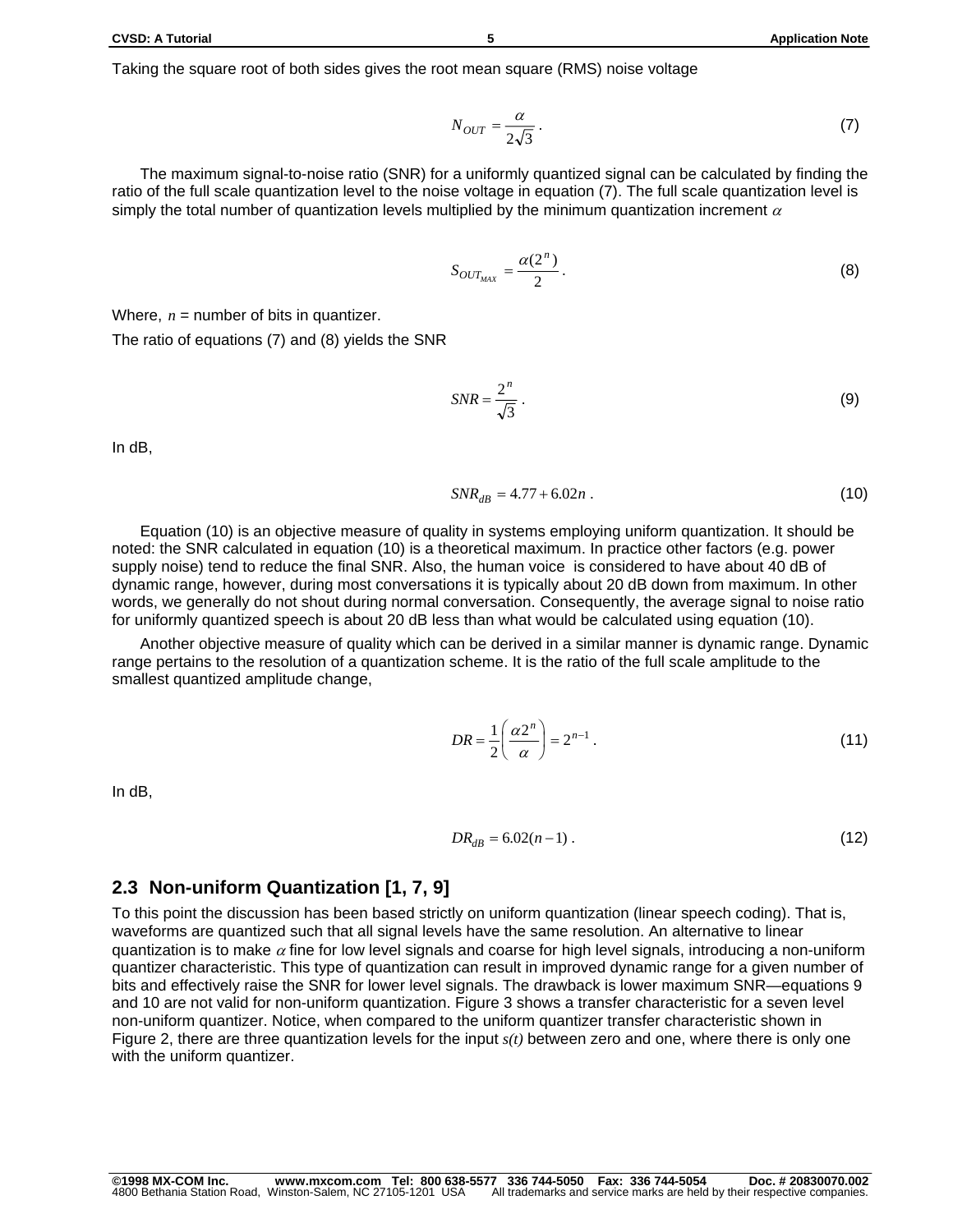



A complete digital communication system, incorporating non-uniform speech coding, compresses the quantized signal at the transmitter then expands the signal back to linear form at the receiver. The compressed signal requires fewer bits and therefore consumes less BW. Ideally, the expander transfer function is the exact inverse of the compressor and is able to reproduce the original uncoded analog signal. In literature pertaining to telecommunications, the words *compressor* and expander are generally combined in to a single word; compandor.

Companding is on of the most popular forms of non-uniform quantization. When compared to uniform quantization, it allows for bandwidth compression without degradation in dynamic range, at the expense of peak signal to noise ratio. For example, a signal uniformly quantized to 14 bits, using equations (10) and (12), would have a peak SNR and DR of approximately 89 dB and 78 dB respectively. If the same signal is nonuniformly quantized (compressed) using only 8 bits (256 levels), the minimum quantization level can be set such that DR of 78 dB can be retained, although the peak SNR will be degraded. Degradation in the peak SNR is due to the course quantization levels used for the large amplitude signals (where fine quantization is not necessary). Low amplitude signals are quantized at finer resolution (more steps, where it is necessary). Consequently, the SNR at low signal levels is improved when compared to uniform quantization with the same number of levels. Essentially, companding strives to make SNR constant over the dynamic range of the quantizer.

### **2.3.1 µ-Law Companding [1, 9]**

Most forms of non-uniform quantization are derived from a logarithmic transfer function. That is, the output signal is proportional to the log of the input signal. In North America and Japan, digital telecommunications networks employ  $\mu$ -law companding as the standard for PCM encoding ( $\mu$ =255 for North America). The general form of the transfer characteristic is

$$
y(x) = sign(x) \frac{\ln(1 + \mu|x|)}{\ln(1 + \mu)}.
$$
 (13)

Where,  $-1 \le x \le 1$ 

 $x =$  input signal

 $y(x)$  = compressed output signal

 $sign(x) =$  polarity of input signal.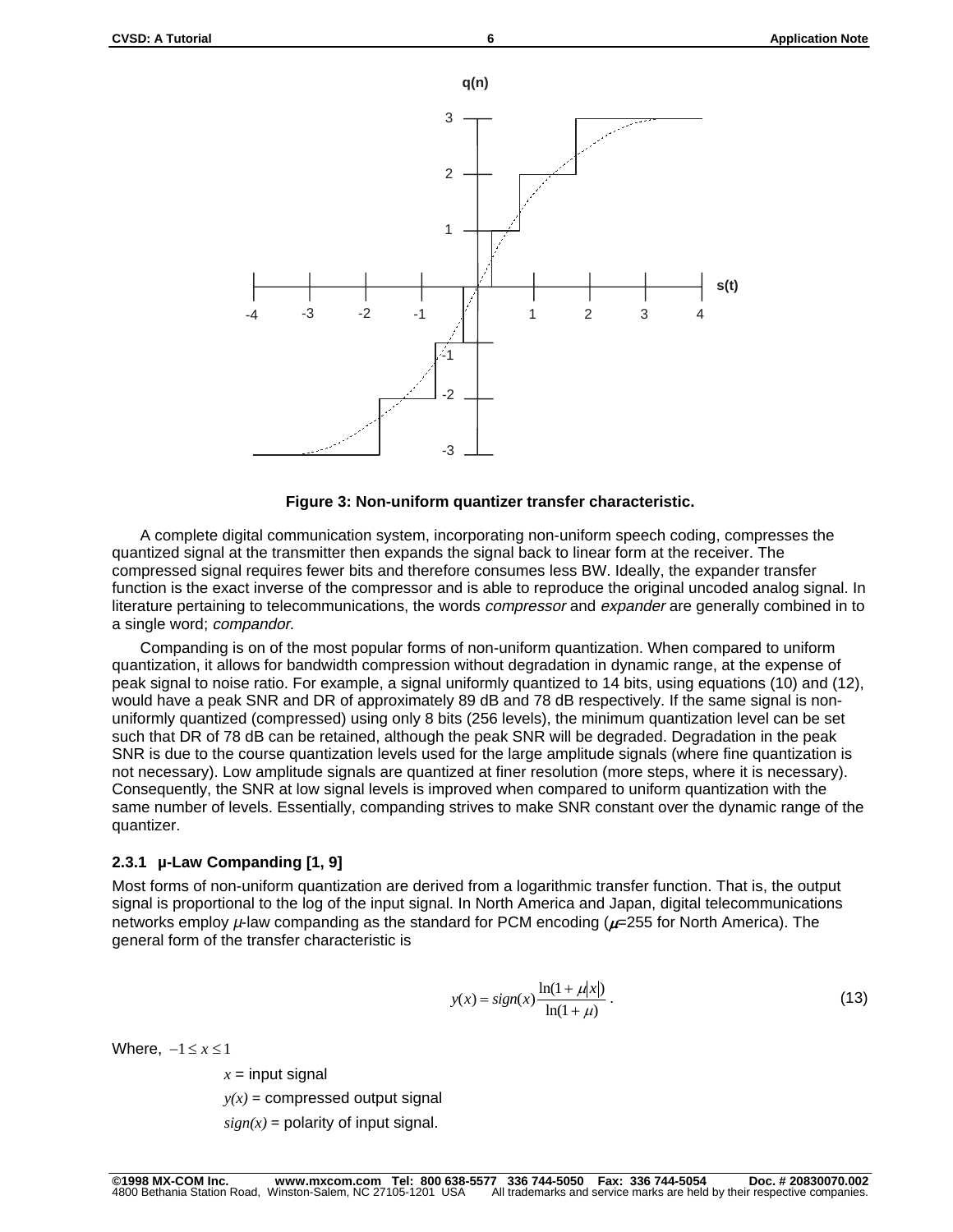#### **2.3.2 Uniform versus Non-uniform Quantization [7]**

An accepted method of objectively measuring quality in signal processing systems is SNR. In the context of digital coding this would more accurately be called: signal to quantization noise ratio (SQR). Equation (10) was derived to calculate the SNR for uniform quantization assuming maximum input signal. To find SNR for input signal amplitudes less than maximum equation (10) must be rewritten

$$
SNR_{dB} = 4.77 + 6.02n + 20 \log \left( \frac{S_i}{S_{MAX}} \right). \tag{14}
$$

Where,  $S_i$  = input signal level

 $S_{MAX}$  = maximum signal level.

When the quantization characteristic is not uniform (14) is no longer valid. To clarify the performance of companded quantization, the SNR must be calculated for a full range of input signal levels. For *µ*-law companding the signal to noise ratio is given by the following equation [9],

$$
SNR_{\mu(dB)} = 10 \log \left[ \frac{3(2^{2n})}{\left[ \ln(1+\mu)\right]^2 \left[ 1 + \frac{1.732}{\mu S_i} + \frac{1}{\mu^2 S_i^2} \right]} \right].
$$
 (15)

It should be noted that as  $\mu \to 0$ , equation (15) is equivalent to equation (14), thus  $\mu = 0$  implies uniform quantization. Figure 4 compares SNR versus relative input signal power for 256 level non-uniform quantization ( $\mu$  = 255) and 256 level uniform quantization.



Figure 4: SNR versus input level for 8 bit  $\mu$ -law and 8 bit uniform quantization.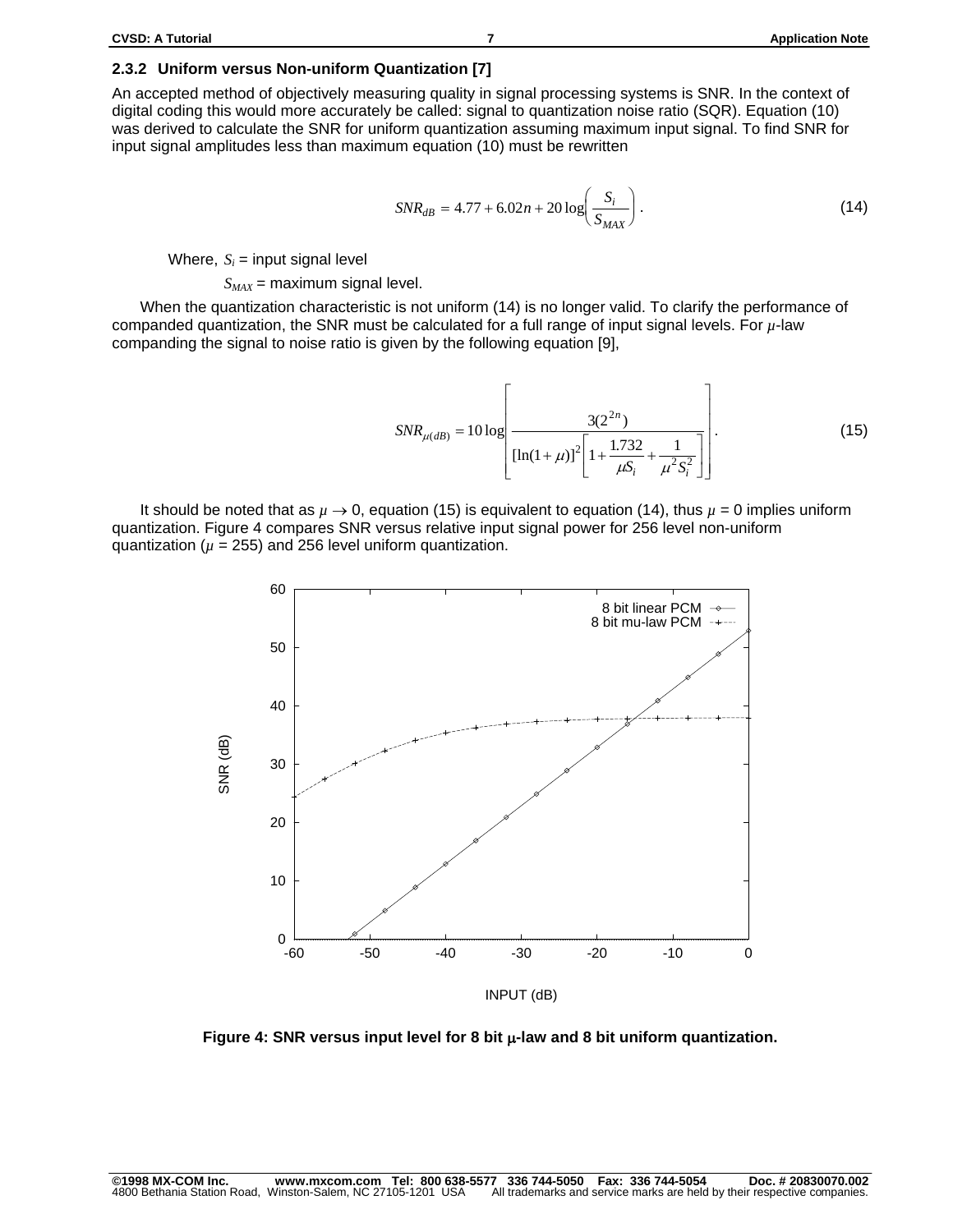### **2.4 Differential Quantization [4, 8]**

Differential quantization is a coding technique where the difference between the present sample and the predicted value for the next sample is quantized. This type of quantization is advantageous because the difference signal dynamic range (variance) is less than the unprocessed input signal. Consequently, fewer quantization levels are required to retain the same Signal-to-Noise Ratio (SNR). Alternatively, the number of quantization levels can remain the same allowing the difference signal to be encoded using all the available bandwidth resulting in greater resolution and improved signal quality.



#### **Figure 5: Differential quantization block diagram.**

Figure 5 is a block diagram displaying a differential quantization system. All signals are represented in discrete time notation implying that  $x(n)$  is the discrete time version of  $x(t)$ . Notice the decoder is in the feedback path of the encoder. Thus, the decoder is performing the inverse of the encoder. The block labeled **Q** converts the difference signal *d(n)* in to a binary representation suitable for transmission and the block labeled  $\mathbf{Q}^1$  does the inverse. In reality, the process of converting  $d(n)$  to  $c(n)$  and back to  $d_{OD}(n)$  is a significant factor in the non-ideal behavior of differential quantization. Nevertheless, fundamental analysis of the system is simplified by assuming blocks **Q** and **Q-1** cancel. Employing this assumption, the transfer function of the encoder in **z**-domain terms

$$
H_{ENC}(z) = \frac{C(z)}{X(z)} = Q(z)[1 - P(z)].
$$
\n(16)

And the decoder transfer function is

$$
H_{DEC}(z) = \frac{X_{QD}(z)}{C(z)} = \frac{1}{Q(z)[1 - P(z)]}.
$$
\n(17)

If  $D_{OD}(z) \cong D(z)$ , then  $X_{OD}(z) \cong X(z)$  and the entire system transfer function can be written as,

$$
H(z) = H_{ENC}(z)H_{DEC}(z) = 1.
$$
 (18)

Although equation (18) is based on several assumptions, it shows a differential quantization system patterned after the topology displayed in Figure 5 can be made to produce an output signal which approximates the original input signal. The quality of the approximation is what distinguishes various differential quantization schemes. Generally, high quality approximation does not come without a price.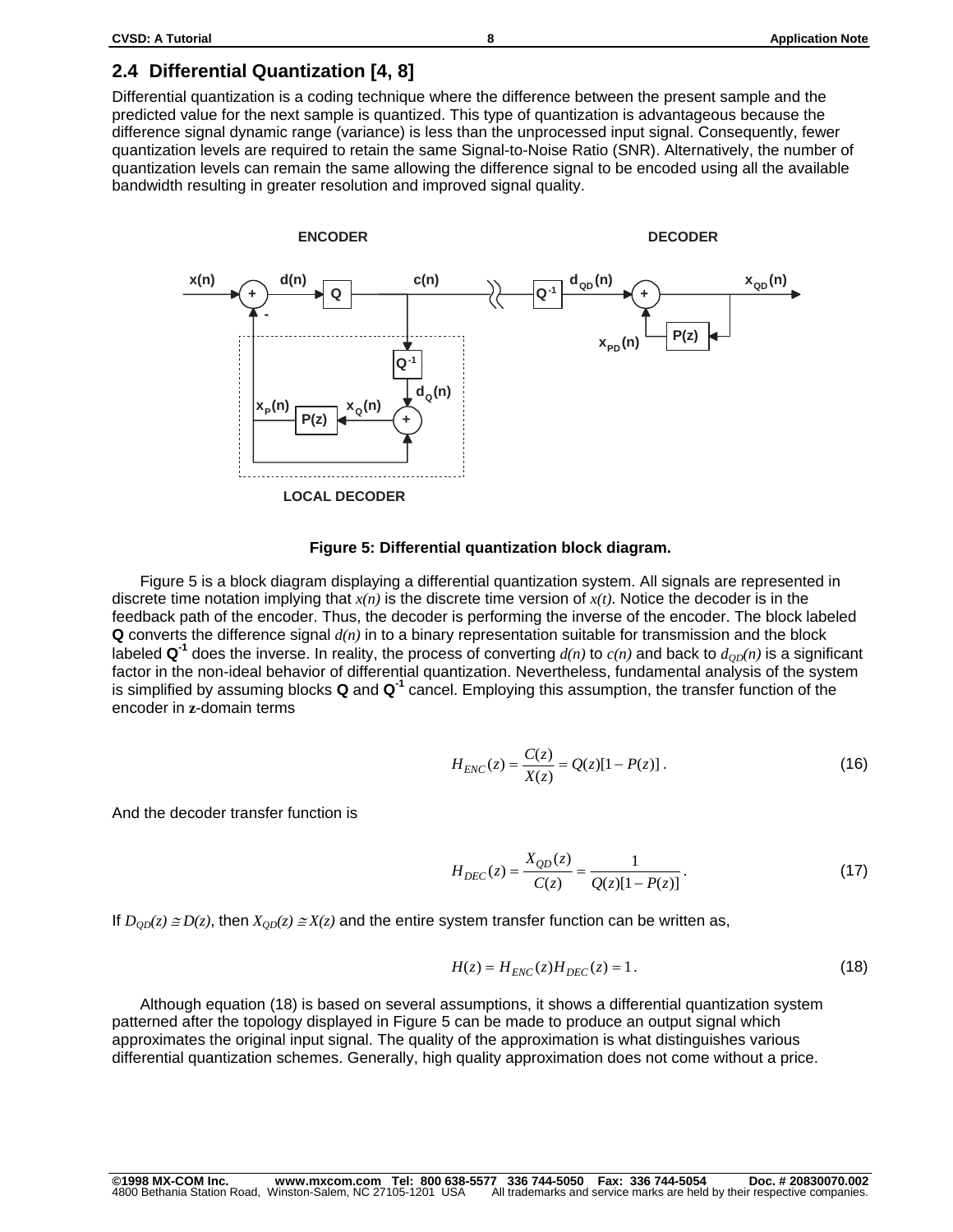A crucial element in differential quantization is the predictor  $P(z)$ . The output  $x_P(n)$  of  $P(z)$  is a weighted sum of past input samples. The general form is equivalent to a finite impulse response (FIR) filter

$$
x_P(n) = \sum_{k=1}^{P} a_k x_Q(n-k) \,. \tag{19}
$$

Where,  $P =$  order of predictor

 $a_k$  = weighting factor (coefficient)

 $x_P(n)$  = output of predictor

$$
x_Q(n) = d_Q(n) + x_P(n)
$$
 (input to predictor).

Applying the z-transform to equation (19) yields the transfer function for the predictor

$$
P(z) = \frac{X_P(z)}{X_Q(z)} = \sum_{k=0}^{P} a_k z^{-k} .
$$
 (20)

Equations (19) and (20) show that the predictor output is a linear combination of past inputs giving rise to the term "linear prediction." Non-linear predictors (non-linear combination of past input samples) have been studied, however, due to complexity and stability issues, their popularity is limited.

The coefficients *ak* are calculated such that *P(z)* will provide a reasonably accurate model for the behavior of human speech. In 1966 a paper was published by McDonald [6] suggesting coefficients, based on normalized autocorrelation of human speech samples, for predictors of order one to ten. Later, in 1972, Noll [4] published similar data. These two papers are generally referenced in determination of predictor coefficients. Assuming that  $P(z)$  does provide a reasonably accurate model for human speech,  $x_0(n) \leq x(n)$  and  $d(n) \rightarrow 0$ . In other words, a good predictor should minimize the difference signal  $d(n)$ . This is the basis for differential quantization. In most DM algorithms the predictor order *P* is set to one.

The potential for instability in differential quantizers exists in the encoder. As mentioned early, equation (20) is the transfer function of an FIR filter. One of the significant characteristics of FIR filters is, by definition, they are stable (the transfer function has only zeros). However, when an FIR is placed in a feedback path, as is the case with the encoder, the zeros become poles—if one of these poles finds its way outside the unit circle the differential quantizer will be unstable.

### **3. Delta Modulation [1, 4, 6, 8, 10]**

DM is a differential quantization scheme that uses two level quantization (i.e. one bit quantizer). By using a single bit to represent each sample, the sample rate and the bit rate are equivalent. Consequently, sample rate is directly related to signal quality (SNR). Also, BW of the input signal and band-limiting of the output are significant factors in determining signal quality.

The first DM algorithm was conceived in 1946. During the last 50 years, two algorithms; Linear DM (LDM) and CVSD, received a significant amount of attention from those interested in efficient methods to digitize speech. LDM is the most fundamental, least complex form of DM. Hence, this tutorial will attempt to provide an understanding of LDM as a foundation for understanding more complex DM algorithms. The CVSD algorithm, an accepted standard in the tactical community and finding a growing number of applications in "point-to-point" wireless applications, will also be covered.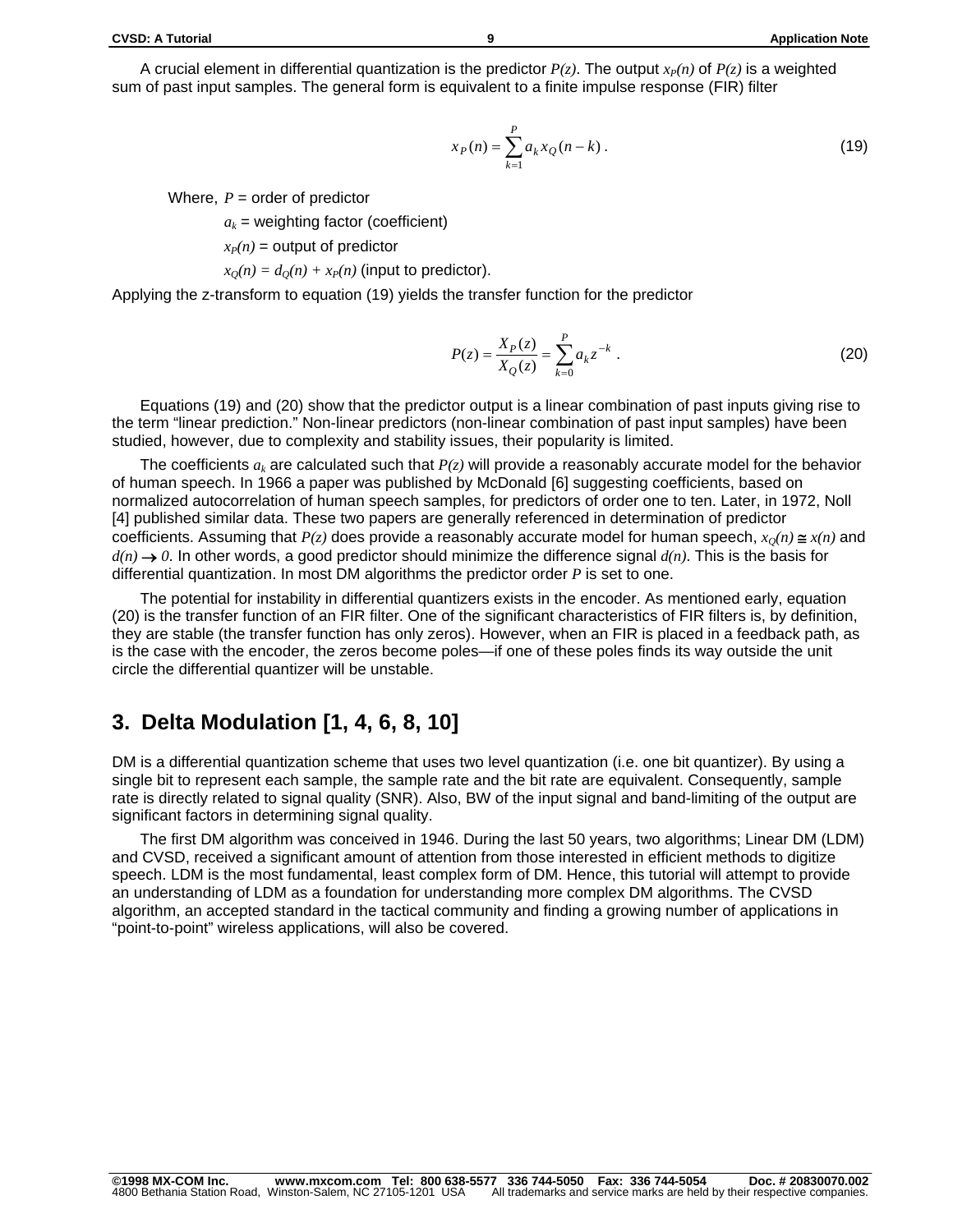### **3.1 Linear DM [1, 4, 6, 8]**

The predictor *P(z)* in LDM is first order and the quantizer **Q** is two level. Figure 6 is a flow diagram describing the LDM encoder and decoder algorithms.



#### **Figure 6: LDM block diagram.**

The predictor is shown as a single tap FIR filter with transfer function  $P(z) = az^{-1}$ . In the encoder, the transfer function between  $d<sub>O</sub>(n)$  and  $x<sub>P</sub>(n)$  can be expressed in the *z*-domain terms as

$$
\frac{X_P(z)}{D_Q(z)} = \frac{az^{-1}}{1 - az^{-1}}
$$
\n(21)

In the decoder, the transfer function between  $d_{OD}(n)$  and  $x_{OD}(n)$  is

$$
\frac{X_{QD}(z)}{D_{QD}(z)} = \frac{1}{1 - az^{-1}}
$$
\n(22)

Equations (21) and (22) represent discrete time integrators (if *a = 1*). If *a < 1* they become damped or lossy integrators. McDonald [6] and Noll [4] both suggest *a = 1* for optimum prediction gain. A pure integrator (*a = 1*) will cause bit errors to propagate longer than if *a < 1*. In practice, a value of *a< 1* is preferred.

The quantizer **Q** in figure 6 functions like a comparator. When the input *d(n)* exceeds zero it outputs a logic one, when the input is less then zero the output is a logic zero. Hence, the output of **Q** is a single bit indicating the sign of the magnitude of  $d(n)$ . The inverse quantizer  $\mathbf{Q}^1$  converts logic levels to delta  $d_0(n)$  as shown in the table below.

| sign of $d(n)$ | c(n) | $d_{\mathcal{Q}}(n)$ |
|----------------|------|----------------------|
|                |      |                      |
|                |      |                      |

#### **Table 1: Sign of** *d(n)* **with corresponding logic levels and deltas.**

The value of  $\Delta$  plays an important role in the performance of LDM. If  $\Delta$  is relatively small, tracking of slowly changing, low amplitude signals is quite good at the expense of poor tracking for fast, abruptly changing signals. When DM is not able to keep up with the input signal a phenomena called *slope overload* is exhibited, as shown in Figure 7.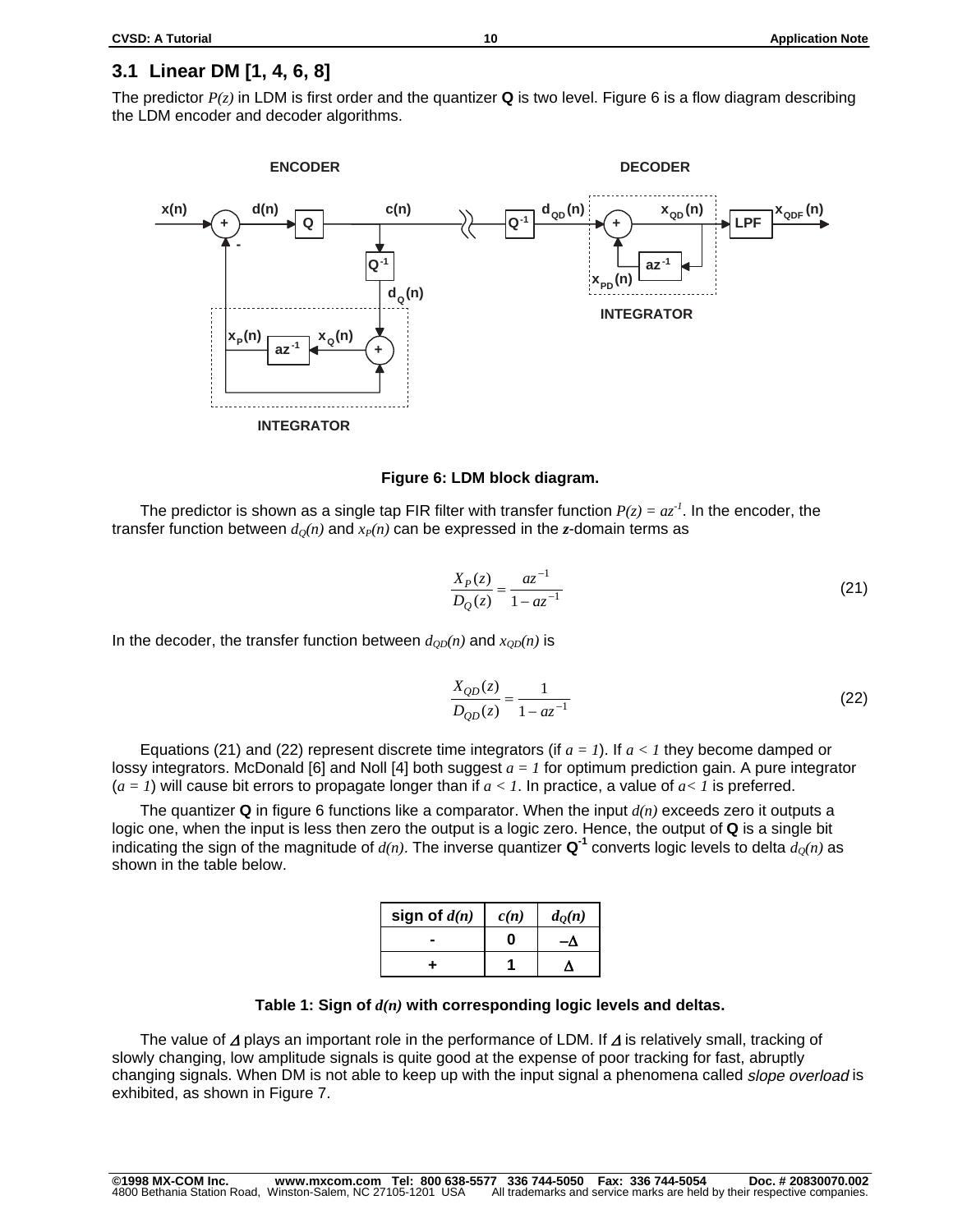

**Figure 7: Slope overload in LDM.**

Increasing the value of  $\Delta$  can lessen the effects of slope overload but creates a new problem; granular noise. With  $\Delta$  to large, low amplitude signals will not be quantized at fine enough levels and they appear as idle channel noise, see Figure 8. The idle channel pattern is simply an alternating one-zero sequence indicating the input signal amplitude is not changing. Since an alternating one-zero bit pattern has a mean value of zero, the signal out of the decoder will integrate to zero.



**Figure 8: Granular noise in LDM.**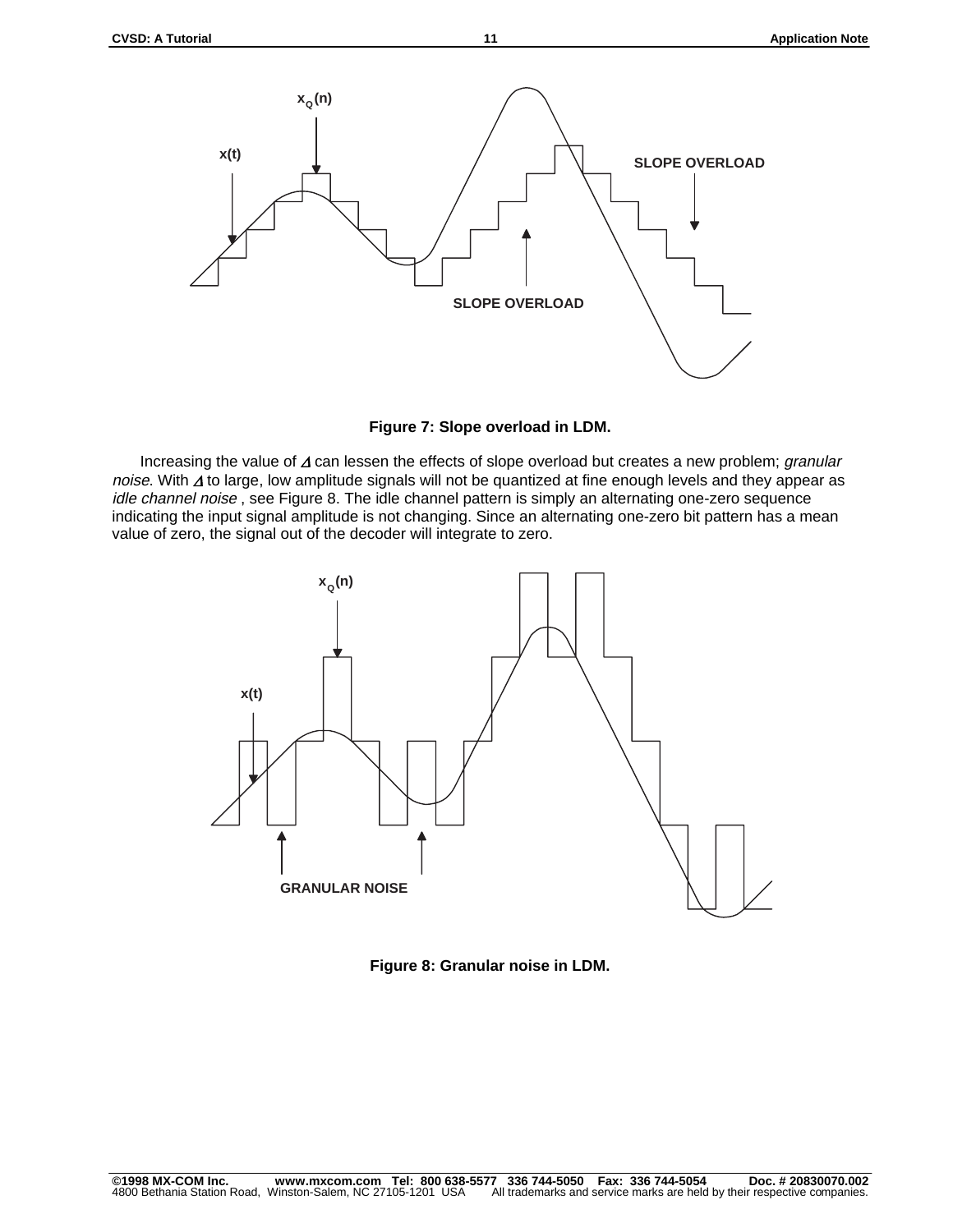# **3.2 CVSD [2, 4, 10]**

Issues with granularity and slope overload can be drastically reduced by making dynamic adjustments to the quantizer step size  $\Delta$ . Adaptive DM (ADM) algorithms attempt to do this by making  $\Delta$  small for slowly changing signals and large for rapidly changing signals. The most publicized ADM algorithm is known as CVSD. It was first proposed by Greefkes and Riemens in 1970 [2]. In their CVSD algorithm, adaptive changes in  $\Delta$  are based on the past three or four sample outputs (i.e. *c(n)*, *c(n-1)*, *c(n-2)*, *c(n-3)*). Figure 9 and Figure 10 show flow diagrams of the algorithms for the encoder and decoder respectively. Notice only the last three samples of *c(n)* are used here.



**Figure 9: CVSD encoder block diagram.**





The block labeled **Q-1** , previously shown in Figure 6, has been replaced by two cascaded one sample delays ( $z^{\prime}$ ) and logic to determine when three consecutive ones or zeros have occurred. The minimum and maximum step height is set by  $\Delta_{MIN}$ . and  $\Delta_{MAX}$ , respectively. When strings of three consecutive zeros or ones have not occurred for a period of time long enough for the output of the integrator **I**<sub>2</sub> to decay to near zero, the algorithm is equivalent to LDM (section 3.1). The time constants for the integrator **I<sub>2</sub>** and integrator **I<sub>1</sub>** are typically 4 ms and 1 ms respectively. In CVSD literature integrator  $I_1$  is referred to as the *principle integrator* and integrator **I<sub>2</sub>** as the *syllabic integrator*. The so called *syllabic integrator* derives its name from the length of syllable. Actually a syllable is about 100 ms in duration, however, pitch changes are on the order of 10 ms. Consequently, 4 ms seems to work best for the CVSD syllabic (pitch) time constant. The block labeled **L** performs simple level conversion (i.e. *c(n) =1*, **L** outputs *1*; *c(n) = 0*, **L** outputs *-1*). This CVSD algorithm is also known as "Digitally Controlled DM" [10].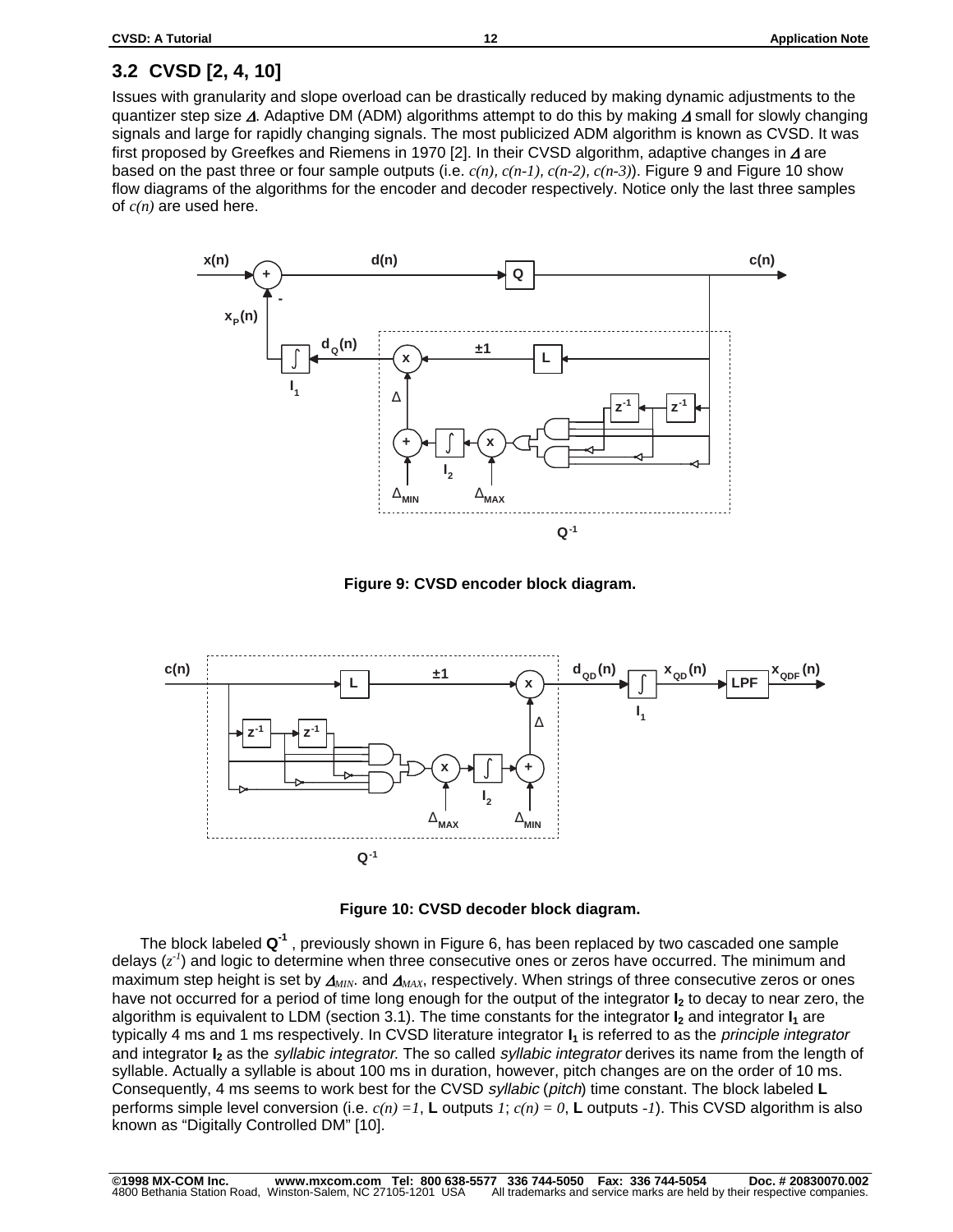Figure 11 displays the output of the integrator  $I_1(x_{P}(n))$  in the encoder and  $x_{PD}(n)$  in the decoder). When compared to Figure 7 and Figure 8 slope overload and granular noise are reduced.





### **3.3 Performance Measurement of DM [1,4]**

The maximum SNR for DM speech coders is [1]

$$
SNR_{dB} = 10 \log \left( \frac{f_S^3}{f_{BW} f^2} \right) - 14.0 \,. \tag{23}
$$

Where,  $f_s$  = data rate (sample rate)

 $f_{BW}$  = signal BW (cutoff frequency of LPF)

 $f =$  signal frequency.

Most literature on DM coding agrees on the terms involving  $f_S$ ,  $f_{BW}$ , and f in equation (23) but most do not agree on -14 dB. This term varies from -17.0 dB to -11.7 dB depending on a variety of different input signals and assumptions about environment. Nevertheless, equation (23) is considered a maximum because it assumes no slope overload and minimum granular noise, i.e. optimum step size.

The adaptive behavior of CVSD results in a SNR versus input level characteristic similar to non-uniform quantization (mentioned in section 2.3). This non-linear SNR characteristic is due to *companding*, where the quantization level (slope) is adjusted to a larger or smaller value according to past pitch changes of the input signal. The number of past samples (bits) used to make a prediction is normally three or four. Four bit companding has proven to be most effective for data rates greater than 32 Kb/s, three bit companding seems to work better for data rates less than 32 Kb/s.

Figure 12 shows a typical SNR versus input level characteristic for 32 Kb/s CVSD (four bit *companding* algorithm, input signal = 820 Hz sinewave). Equation (23) predicts a maximum SNR of 27.6 dB which is nearly met in Figure 12 for and input signal level of -15 dbm0 (0 dBm0 = 489 mVrms). Above and below the -15 dBm0 input level granular and slope overload noise start cause distortion. Finally, It should be noted that CVSD does not perform well with continuous tone or data input signals, particularly at data rates below 32 Kb/s.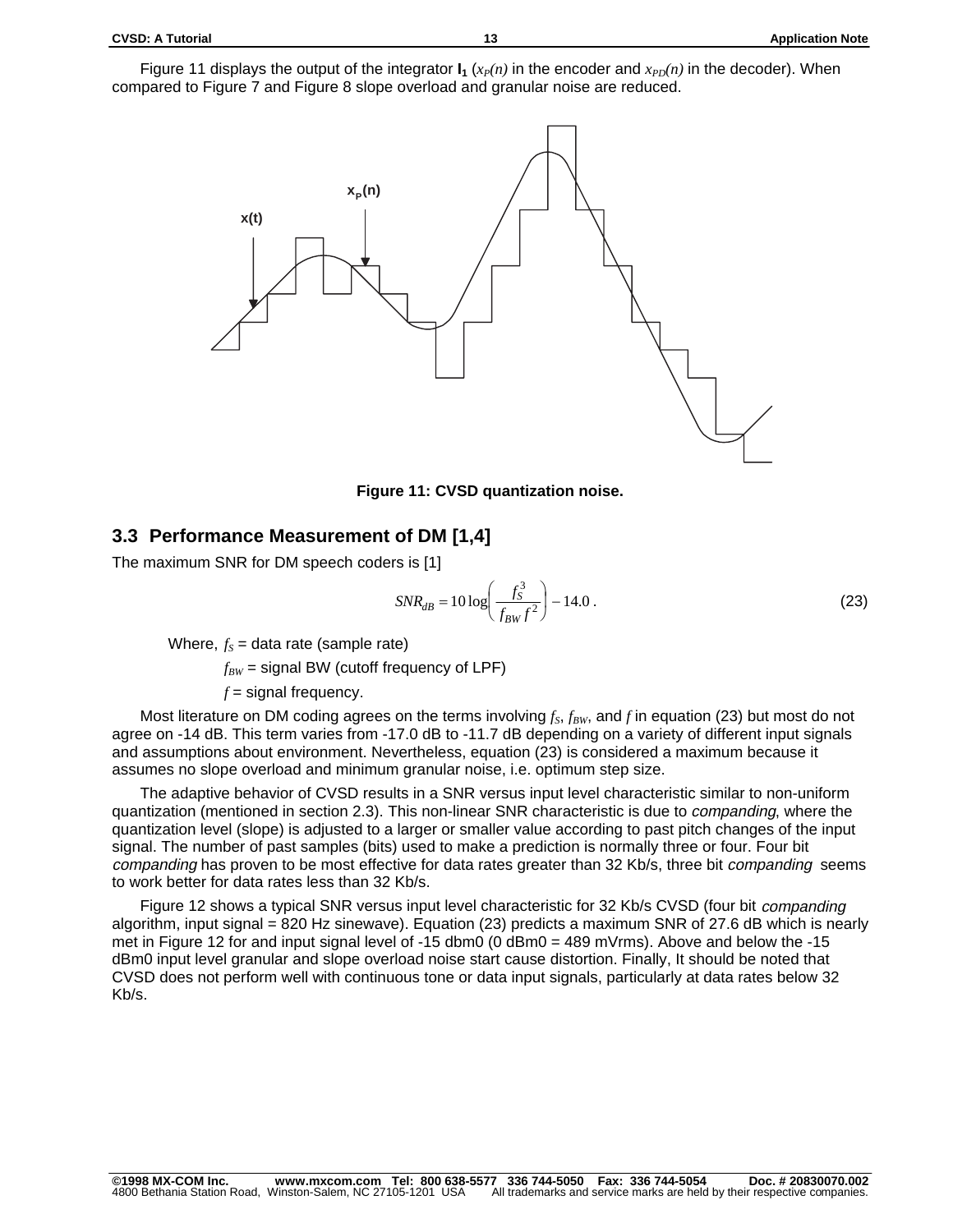

#### **Figure 12: Measured SNR versus input level for 32 Kb/s CVSD (input = 820 Hz sinewave).**

SNR is the most used method to objectively quantify performance of speech coding algorithms. However, it does not always correspond with perceived quality, particularly for differential and adaptive algorithms using actual voice as the input. In addition, it is difficult to make reliable SNR measurements in the presence of random bit errors. In an effort to quantify the perceived quality of a speech coding algorithm, Mean Opinion Score (MOS) testing was developed [4]. Table 2 summarizes the five point scale used to judge quality and impairment.

| <b>Number</b> | Quality   | Impairment                   |
|---------------|-----------|------------------------------|
| 5             | excellent | imperceptible                |
|               | good      | perceptible but not annoying |
|               | fair      | slightly annoying            |
|               | poor      | annoying                     |
|               | bad       | very annoying                |

#### **Table 2: Mean Opinion Score testing guidelines.**

An MOS rating of 4 to 4.5 is considered Toll Quality (equivalent to commercial telephony). Where as Communication Quality MOS ratings are 3 to 4 (barely perceptible distortion, but no degradation in intelligibility).

Figure 13 compares MOS ratings for  $\mu$ -law PCM (the standard for Toll Quality), CVSD and ADPCM. Notice CVSD performs as well or better than both  $\mu$ -law PCM and ADPCM in the presence of bit errors. Specifically, CVSD retains quite good MOS ratings at bit error rates exceeding 1%, and at 10% has an MOS rating of 3 (Communication Quality). It is this robustness to bit errors (channel noise) that makes CVSD an ideal solution for many wireless speech communication applications.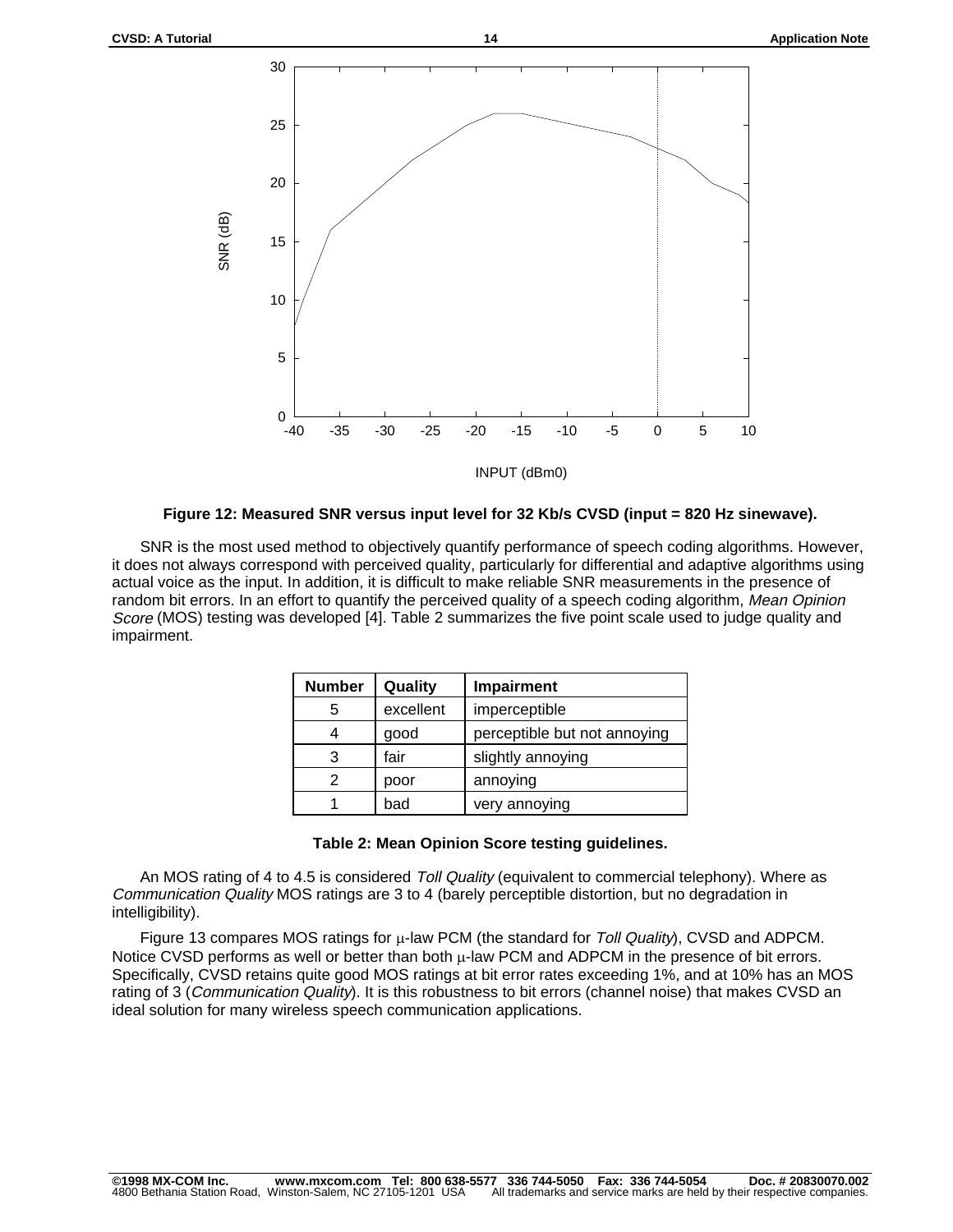

**Figure 13: MOS versus bit error rate for ADPCM, -law PCM, and CVSD from [4].**

### **4. Summary**

CVSD has several attributes that make it well suited for digital coding of speech. One bit words eliminate the need for complex framing schemes. Robust performance in the presence of bit errors make error detection and correction hardware unecessary. Other speech coding schemes may require a digital signal processing engine and external analog to digital/digital to analog converters to convert the analog signal in to a form that can be processed digitally—the entire CVSD codec algorithm, including input and output filters, can be integrated on a single silicon substrate. Despite this simplicity, CVSD has enough flexibility to allow digital encryption for secure applications. Finally, CVSD can operate over a wide range of data rates—it has been successfully used from 9.6 kB/s to 64Kb/s. At 9.6Kb/s audio quality is not particularly good, however, it is intelligible. At data rates of 24 Kb/s to 48 Kb/s it is judged as quite acceptable. And above 48 Kb/s it is comparable to toll quality. All of these attributes make CVSD attractive to wireless telecommunication systems (e.g. digital cordless telephones, digital Land Mobile Radio). The defence industry has been using CVSD for decades in wireline and wireless systems as specified in Mil-Std-188-113. More recently, Federal Standard 1023 proposed CVSD for 25 Khz channel radios operating above 30 Mhz. Figure 14 is a block diagram showing a CVSD Codec in a digital mobile radio system.



**Figure 14: Digital wireless system incorporating CVSD Codec.**

This tutorial has attempted to shed some light on the fundamental aspects of CVSD. It has shown that CVSD is a differential adaptive quantization algorithm with one bit coding and first order prediction (one bit ADPCM). In addition, objective and subjective methods of measuring signal quality showing that CVSD performs quite well in the presence of bit errors (noisy channel) have been presented.